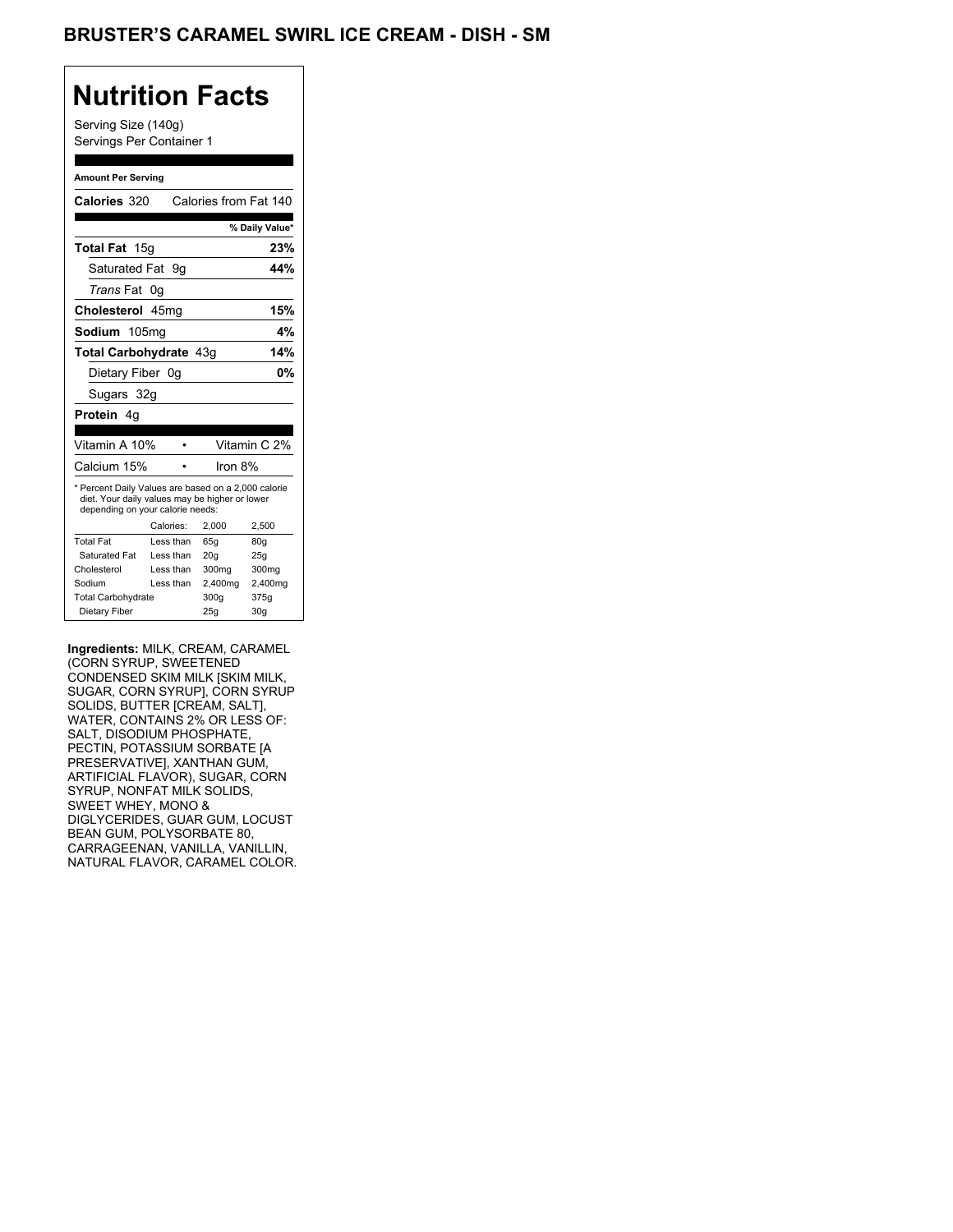## BRUSTER'S CARAMEL SWIRL ICE CREAM - DISH - REG

| Nutrition Facts<br>Serving Size (280g)<br>Servings Per Container 1                                                                        |                  |                       |                 |
|-------------------------------------------------------------------------------------------------------------------------------------------|------------------|-----------------------|-----------------|
|                                                                                                                                           |                  |                       |                 |
| Amount Per Serving                                                                                                                        |                  |                       |                 |
| Calories 640                                                                                                                              |                  | Calories from Fat 270 |                 |
|                                                                                                                                           |                  |                       | % Daily Value*  |
| Total Fat 30g                                                                                                                             |                  |                       | 47%             |
| Saturated Fat                                                                                                                             | 18q              |                       | 89%             |
| <b>Trans Fat</b>                                                                                                                          | 0g               |                       |                 |
| Cholesterol                                                                                                                               |                  |                       | 29%             |
|                                                                                                                                           | 90 <sub>mg</sub> |                       |                 |
| Sodium 210mg                                                                                                                              |                  |                       | 9%              |
| Total Carbohydrate 85g<br>28%                                                                                                             |                  |                       |                 |
| 0%<br>Dietary Fiber 0g                                                                                                                    |                  |                       |                 |
| Sugars 63g                                                                                                                                |                  |                       |                 |
| Protein<br>8g                                                                                                                             |                  |                       |                 |
|                                                                                                                                           |                  |                       |                 |
| Vitamin A 20%                                                                                                                             | ä                |                       | Vitamin C 6%    |
| Calcium 25%                                                                                                                               |                  | Iron 15%              |                 |
| * Percent Daily Values are based on a 2,000 calorie<br>diet. Your daily values may be higher or lower<br>depending on your calorie needs: |                  |                       |                 |
|                                                                                                                                           | Calories:        | 2,000                 | 2,500           |
| <b>Total Fat</b>                                                                                                                          | Less than        | 65q                   | 80q             |
| <b>Saturated Fat</b>                                                                                                                      | Less than        | 20g                   | 25g             |
| Cholesterol                                                                                                                               | Less than        | 300mg                 | 300mg           |
| Sodium                                                                                                                                    | Less than        | 2,400mg               | 2,400mg         |
| <b>Total Carbohydrate</b>                                                                                                                 |                  | 300q                  | 375g            |
| Dietary Fiber                                                                                                                             |                  | 25g                   | 30 <sub>g</sub> |

Ingredients: MILK, CREAM, CARAMEL (CORN SYRUP, SWEETENED CONDENSED SKIM MILK [SKIM MILK, SUGAR, CORN SYRUP], CORN SYRUP SOLIDS, BUTTER [CREAM, SALT], WATER, CONTAINS 2% OR LESS OF: SALT, DISODIUM PHOSPHATE, PECTIN, POTASSIUM SORBATE [A PRESERVATIVE], XANTHAN GUM, ARTIFICIAL FLAVOR), SUGAR, CORN SYRUP, NONFAT MILK SOLIDS, SWEET WHEY, MONO & DIGLYCERIDES, GUAR GUM, LOCUST BEAN GUM, POLYSORBATE 80, CARRAGEENAN, VANILLA, VANILLIN, NATURAL FLAVOR, CARAMEL COLOR.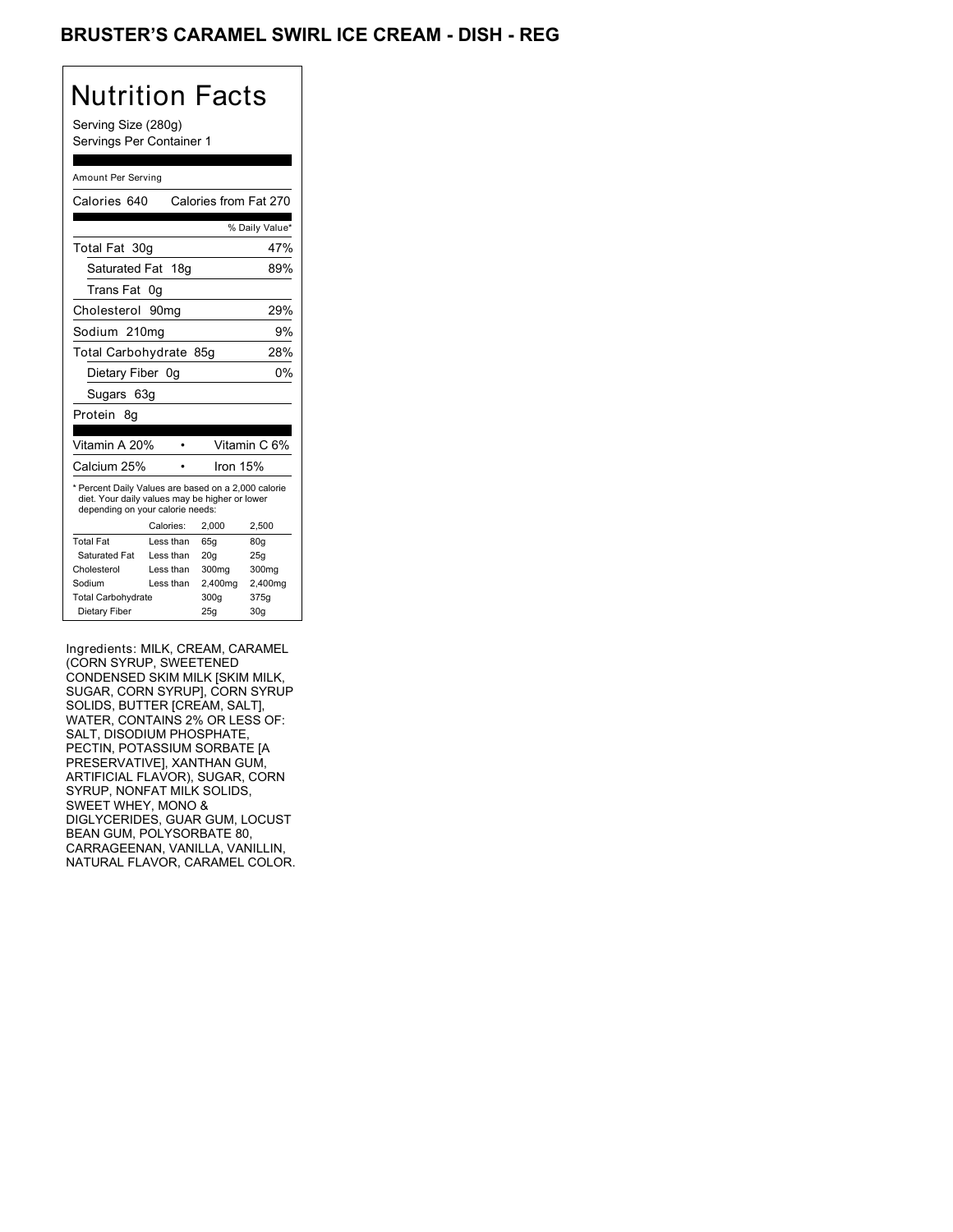## BRUSTER'S CARAMEL SWIRL ICE CREAM - DISH - LG

| Nutrition Facts<br>Serving Size (280g)<br>Servings Per Container 1                                                                        |                  |            |                       |                 |
|-------------------------------------------------------------------------------------------------------------------------------------------|------------------|------------|-----------------------|-----------------|
|                                                                                                                                           |                  |            |                       |                 |
| Amount Per Serving                                                                                                                        |                  |            |                       |                 |
| Calories 640                                                                                                                              |                  |            | Calories from Fat 270 |                 |
|                                                                                                                                           |                  |            |                       | % Daily Value*  |
| Total Fat 30g                                                                                                                             |                  |            |                       | 47%             |
| Saturated Fat                                                                                                                             |                  | 18q        |                       | 89%             |
| Trans Fat                                                                                                                                 | 0g               |            |                       |                 |
| Cholesterol                                                                                                                               | 90 <sub>mg</sub> |            |                       | 29%             |
| Sodium 210mg                                                                                                                              |                  |            |                       | 9%              |
| Total Carbohydrate 85g<br>28%                                                                                                             |                  |            |                       |                 |
| Dietary Fiber 0g                                                                                                                          |                  |            |                       | 0%              |
| Sugars 63g                                                                                                                                |                  |            |                       |                 |
| Protein<br>8g                                                                                                                             |                  |            |                       |                 |
|                                                                                                                                           |                  |            |                       |                 |
| Vitamin A 20%                                                                                                                             |                  |            |                       | Vitamin C 6%    |
| Calcium 25%                                                                                                                               |                  |            | Iron 15%              |                 |
| * Percent Daily Values are based on a 2,000 calorie<br>diet. Your daily values may be higher or lower<br>depending on your calorie needs: |                  |            |                       |                 |
|                                                                                                                                           |                  | Calories:  | 2,000                 | 2,500           |
| <b>Total Fat</b>                                                                                                                          |                  | Less than  | 65q                   | 80q             |
| Saturated Fat                                                                                                                             |                  | I ess than | 20 <sub>g</sub>       | 25g             |
| Cholesterol                                                                                                                               |                  | Less than  | 300mg                 | 300mg           |
| Sodium<br>Less than<br>2,400mg                                                                                                            |                  |            | 2,400mg               |                 |
| <b>Total Carbohydrate</b><br>375g<br>300q                                                                                                 |                  |            |                       |                 |
| Dietary Fiber                                                                                                                             |                  |            | 25g                   | 30 <sub>g</sub> |

Ingredients: MILK, CREAM, CARAMEL (CORN SYRUP, SWEETENED CONDENSED SKIM MILK [SKIM MILK, SUGAR, CORN SYRUP], CORN SYRUP SOLIDS, BUTTER [CREAM, SALT], WATER, CONTAINS 2% OR LESS OF: SALT, DISODIUM PHOSPHATE, PECTIN, POTASSIUM SORBATE [A PRESERVATIVE], XANTHAN GUM, ARTIFICIAL FLAVOR), SUGAR, CORN SYRUP, NONFAT MILK SOLIDS, SWEET WHEY, MONO & DIGLYCERIDES, GUAR GUM, LOCUST BEAN GUM, POLYSORBATE 80, CARRAGEENAN, VANILLA, VANILLIN, NATURAL FLAVOR, CARAMEL COLOR.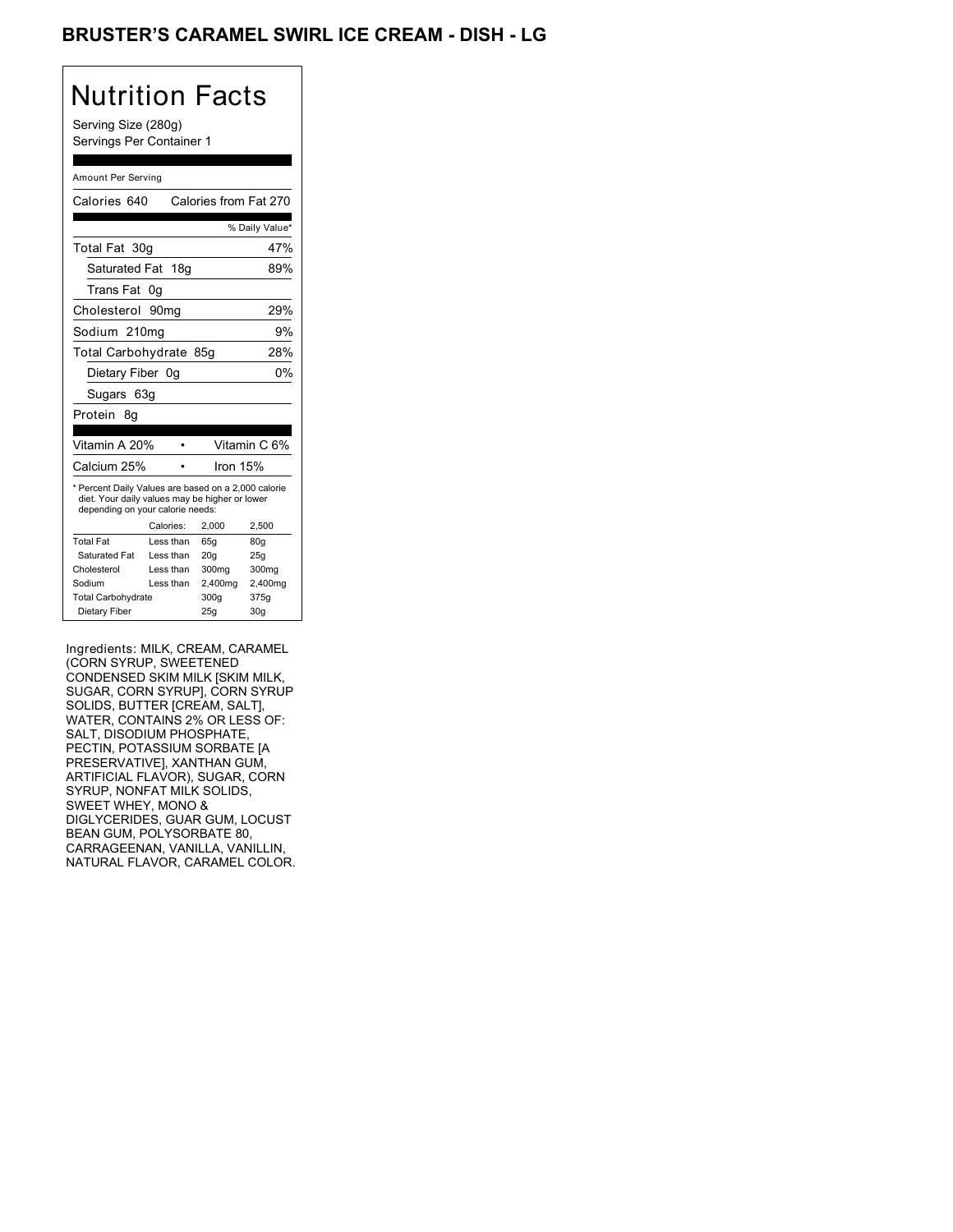### BRUSTER'S CARAMEL SWIRL ICE CREAM - SUGAR CONE - SM

| Nutrition Facts<br>Serving Size (153g)<br>Servings Per Container 1 |  |  |  |
|--------------------------------------------------------------------|--|--|--|
| Amount Per Serving                                                 |  |  |  |
| Calories from Fat 140<br>Calories 370                              |  |  |  |
| % Daily Value*                                                     |  |  |  |
| Total Fat 15g<br>24%                                               |  |  |  |
| Saturated Fat<br>44%<br>9g                                         |  |  |  |
| Trans Fat 0q                                                       |  |  |  |
| Cholesterol 45mg<br>15%                                            |  |  |  |
| 5%<br>Sodium 125mg                                                 |  |  |  |
| Total Carbohydrate 55g<br>18%                                      |  |  |  |
| 0%<br>Dietary Fiber 0g                                             |  |  |  |
| Sugars 35g                                                         |  |  |  |
| Protein 4q                                                         |  |  |  |
|                                                                    |  |  |  |
| Vitamin C 2%<br>Vitamin A 10%                                      |  |  |  |
| Calcium 15%<br>Iron 10%                                            |  |  |  |
| * Percent Daily Values are based on a 2,000 calorie<br>diet.       |  |  |  |

Ingredients: MILK, CREAM, CARAMEL (CORN SYRUP, SWEETENED CONDENSED SKIM MILK [SKIM MILK, SUGAR, CORN SYRUP], CORN SYRUP SOLIDS, BUTTER [CREAM, SALT], WATER, CONTAINS 2% OR LESS OF: SALT, DISODIUM PHOSPHATE, PECTIN, POTASSIUM SORBATE [A PRESERVATIVE], XANTHAN GUM, ARTIFICIAL FLAVOR), SUGAR, CORN SYRUP, NONFAT MILK SOLIDS, SWEET WHEY, MONO & DIGLYCERIDES, GUAR GUM, LOCUST BEAN GUM, POLYSORBATE 80, CARRAGEENAN, VANILLA, VANILLIN, NATURAL FLAVOR, CARAMEL COLOR. SUGAR CONE: ENRICHED WHEAT FLOUR (ENRICHED WITH NIACIN, REDUCED IRON, THIAMIN MONONITRATE, RIBOFLAVIN, FOLIC ACID), TAPIOCA FLOUR, SUGAR, VEGETABLE SHORTENING (SOYBEAN AND/OR CANOLA OIL, MODIFIED PALM OIL, SOY LECITHIN, AND/OR PARTIALLY HYDROGENATED SOYBEAN OIL), OAT FIBER AND/OR VEGETABLE FIBER, SALT, CARAMEL COLOR, ARTIFICIAL FLAVOR, SOY LECITHIN.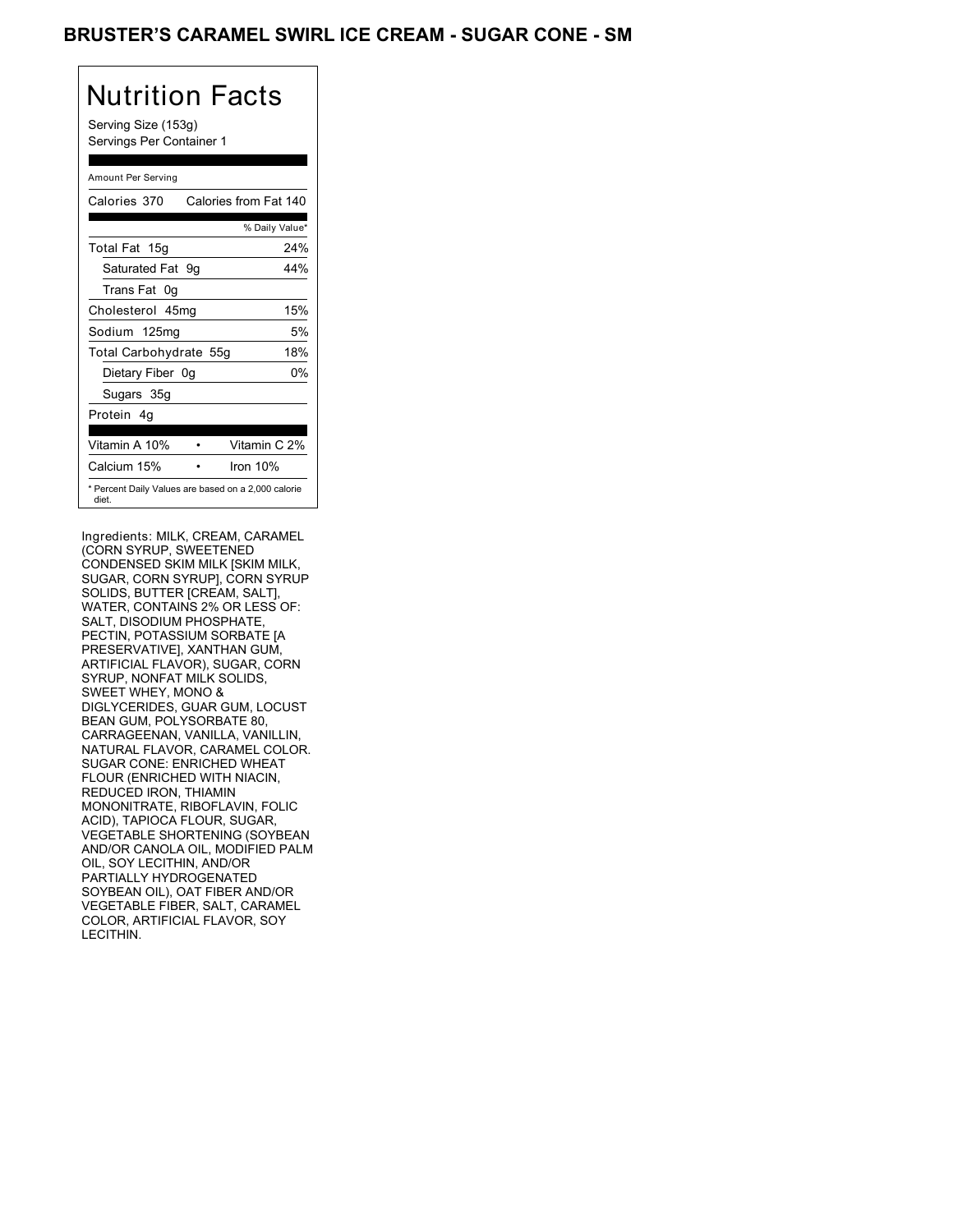### BRUSTER'S CARAMEL SWIRL ICE CREAM - SUGAR CONE - REG

# Nutrition Facts

Serving Size (223g) Servings Per Container 1

### Amount Per Serving

| Calories 540           | Calories from Fat 210                               |
|------------------------|-----------------------------------------------------|
|                        | % Daily Value*                                      |
| Total Fat 23g          | 35%                                                 |
| Saturated Fat 13g      | 66%                                                 |
| Trans Fat 0q           |                                                     |
| Cholesterol 65mg       | 22%                                                 |
| Sodium 180mg           | 7%                                                  |
| Total Carbohydrate 76g | 25%                                                 |
| Dietary Fiber 0g       | 0%                                                  |
| Sugars 51g             |                                                     |
| Protein 6g             |                                                     |
|                        |                                                     |
| Vitamin A 15%          | Vitamin C 4%                                        |
| Calcium 20%            | Iron 15%                                            |
| diet.                  | * Percent Daily Values are based on a 2,000 calorie |

Ingredients: MILK, CREAM, CARAMEL (CORN SYRUP, SWEETENED CONDENSED SKIM MILK [SKIM MILK, SUGAR, CORN SYRUP], CORN SYRUP SOLIDS, BUTTER [CREAM, SALT], WATER, CONTAINS 2% OR LESS OF: SALT, DISODIUM PHOSPHATE, PECTIN, POTASSIUM SORBATE [A PRESERVATIVE], XANTHAN GUM, ARTIFICIAL FLAVOR), SUGAR, CORN SYRUP, NONFAT MILK SOLIDS, SWEET WHEY, MONO & DIGLYCERIDES, GUAR GUM, LOCUST BEAN GUM, POLYSORBATE 80, CARRAGEENAN, VANILLA, VANILLIN, NATURAL FLAVOR, CARAMEL COLOR. SUGAR CONE: ENRICHED WHEAT FLOUR (ENRICHED WITH NIACIN, REDUCED IRON, THIAMIN MONONITRATE, RIBOFLAVIN, FOLIC ACID), TAPIOCA FLOUR, SUGAR, VEGETABLE SHORTENING (SOYBEAN AND/OR CANOLA OIL, MODIFIED PALM OIL, SOY LECITHIN, AND/OR PARTIALLY HYDROGENATED SOYBEAN OIL), OAT FIBER AND/OR VEGETABLE FIBER, SALT, CARAMEL COLOR, ARTIFICIAL FLAVOR, SOY LECITHIN.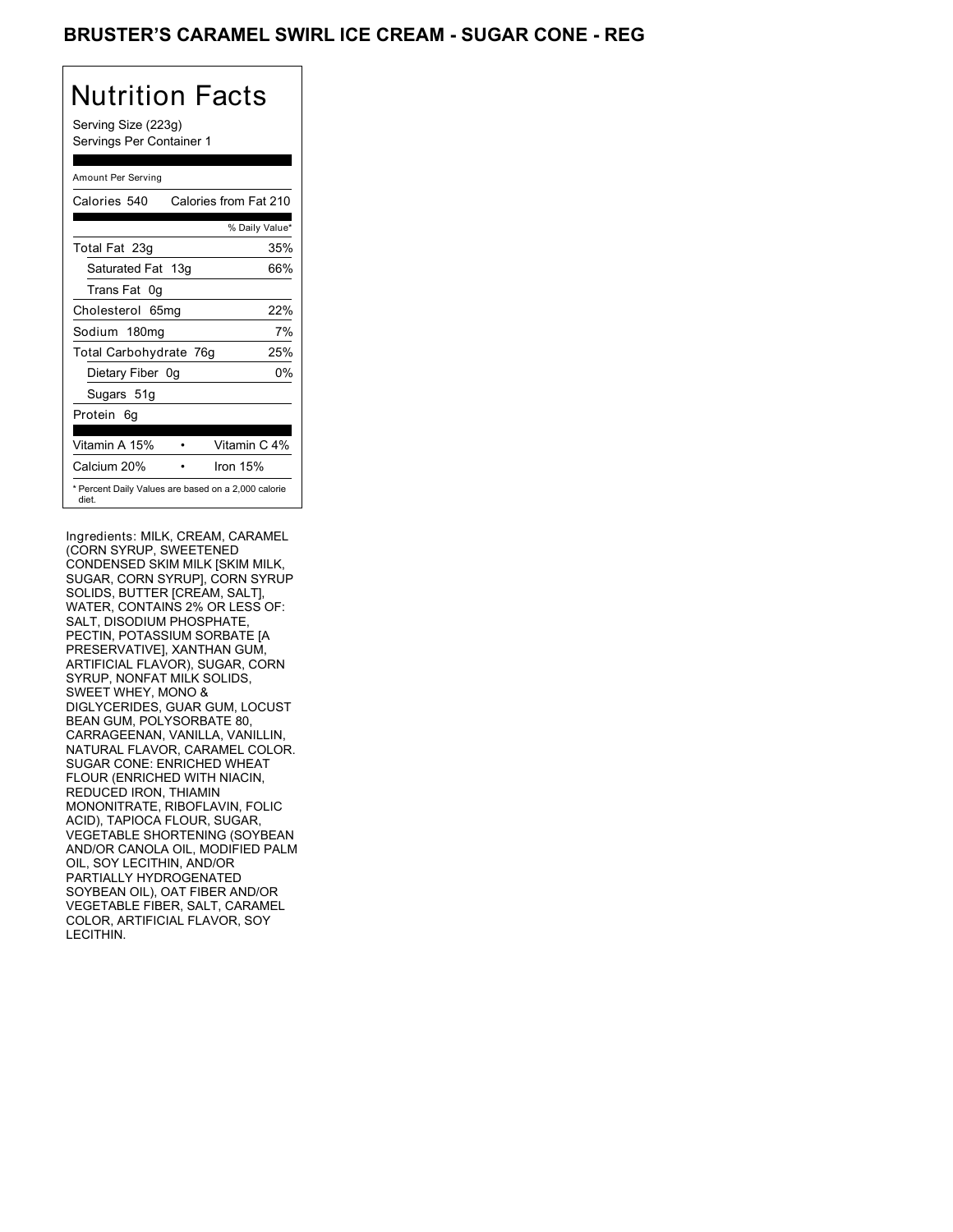## BRUSTER'S CARAMEL SWIRL ICE CREAM - SUGAR CONE - LG

# Nutrition Facts

Serving Size (293g) Servings Per Container 1

| Amount Per Serving                                           |                       |
|--------------------------------------------------------------|-----------------------|
| Calories 700                                                 | Calories from Fat 270 |
|                                                              | % Daily Value*        |
| Total Fat 31g                                                | 47%                   |
| Saturated Fat 18g                                            | 89%                   |
| Trans Fat 0q                                                 |                       |
| Cholesterol 90mg                                             | 29%                   |
| Sodium 230mg                                                 | 10%                   |
| Total Carbohydrate 97g                                       | 32%                   |
| Dietary Fiber 0g                                             | 0%                    |
| Sugars 66g                                                   |                       |
| Protein 8q                                                   |                       |
|                                                              |                       |
| Vitamin A 20%                                                | Vitamin C 6%          |
| Calcium 30%                                                  | Iron 15%              |
| * Percent Daily Values are based on a 2,000 calorie<br>diet. |                       |

Ingredients: MILK, CREAM, CARAMEL (CORN SYRUP, SWEETENED CONDENSED SKIM MILK [SKIM MILK, SUGAR, CORN SYRUP], CORN SYRUP SOLIDS, BUTTER [CREAM, SALT], WATER, CONTAINS 2% OR LESS OF: SALT, DISODIUM PHOSPHATE, PECTIN, POTASSIUM SORBATE [A PRESERVATIVE], XANTHAN GUM, ARTIFICIAL FLAVOR), SUGAR, CORN SYRUP, NONFAT MILK SOLIDS, SWEET WHEY, MONO & DIGLYCERIDES, GUAR GUM, LOCUST BEAN GUM, POLYSORBATE 80, CARRAGEENAN, VANILLA, VANILLIN, NATURAL FLAVOR, CARAMEL COLOR. SUGAR CONE: ENRICHED WHEAT FLOUR (ENRICHED WITH NIACIN, REDUCED IRON, THIAMIN MONONITRATE, RIBOFLAVIN, FOLIC ACID), TAPIOCA FLOUR, SUGAR, VEGETABLE SHORTENING (SOYBEAN AND/OR CANOLA OIL, MODIFIED PALM OIL, SOY LECITHIN, AND/OR PARTIALLY HYDROGENATED SOYBEAN OIL), OAT FIBER AND/OR VEGETABLE FIBER, SALT, CARAMEL COLOR, ARTIFICIAL FLAVOR, SOY LECITHIN.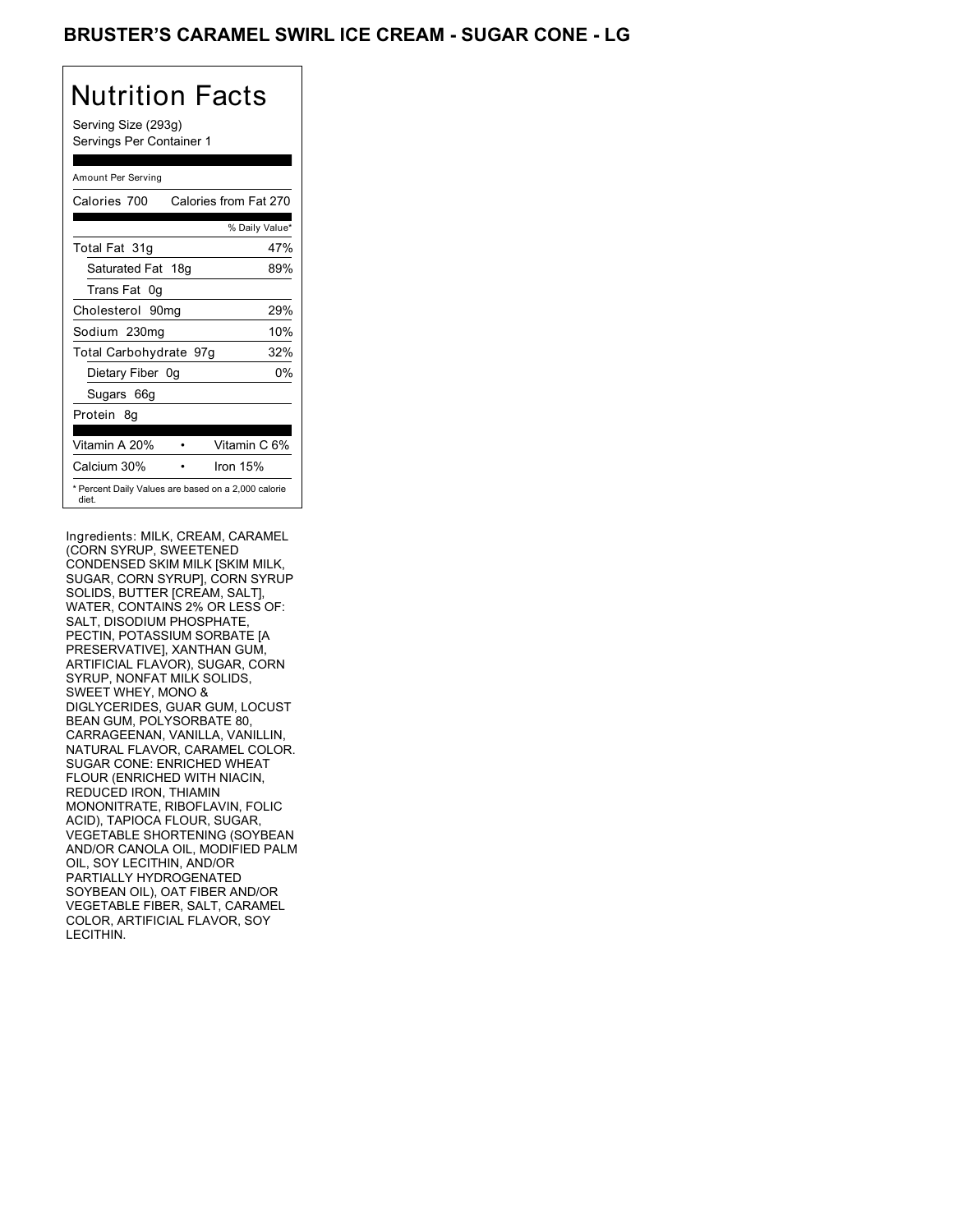### BRUSTER'S CARAMEL SWIRL ICE CREAM - CAKE CONE - SM

# Nutrition Facts

Serving Size (146g) Servings Per Container 1

| Amount Per Serving     |                                                     |
|------------------------|-----------------------------------------------------|
| Calories 350           | Calories from Fat 140                               |
|                        | % Daily Value*                                      |
| Total Fat 15g          | 23%                                                 |
| Saturated Fat 9g       | 44%                                                 |
| Trans Fat<br>0g        |                                                     |
| Cholesterol 45mg       | 15%                                                 |
| Sodium 115mg           | 5%                                                  |
| Total Carbohydrate 48g | 16%                                                 |
| Dietary Fiber 0g       | 0%                                                  |
| Sugars 32g             |                                                     |
| Protein 4g             |                                                     |
|                        |                                                     |
| Vitamin A 10%          | Vitamin C 2%                                        |
| Calcium 15%            | Iron 10%                                            |
| diet.                  | * Percent Daily Values are based on a 2,000 calorie |

Ingredients: MILK, CREAM, CARAMEL (CORN SYRUP, SWEETENED CONDENSED SKIM MILK [SKIM MILK, SUGAR, CORN SYRUP], CORN SYRUP SOLIDS, BUTTER [CREAM, SALT], WATER, CONTAINS 2% OR LESS OF: SALT, DISODIUM PHOSPHATE, PECTIN, POTASSIUM SORBATE [A PRESERVATIVE], XANTHAN GUM, ARTIFICIAL FLAVOR), SUGAR, CORN SYRUP, NONFAT MILK SOLIDS, SWEET WHEY, MONO & DIGLYCERIDES, GUAR GUM, LOCUST BEAN GUM, POLYSORBATE 80, CARRAGEENAN, VANILLA, VANILLIN, NATURAL FLAVOR, CARAMEL COLOR. CAKE CONE: ENRICHED WHEAT FLOUR (ENRICHED WITH NIACIN, REDUCED IRON, THIAMIN MONONITRATE, RIBOFLAVIN, FOLIC ACID), TAPIOCA FLOUR, SUGAR, VEGETABLE OIL SHORTENING (SOYBEAN AND/OR CANOLA OIL, MODIFIED PALM OIL, SOY LECITHIN, AND/OR PARTIALLY HYDROGENATED SOYBEAN OIL), LEAVENING (SODIUM BICARBONATE, AMMONIUM BICARBONATE), SALT, NATURAL FLAVOR, ANNATTO (VEGETABLE COLOR).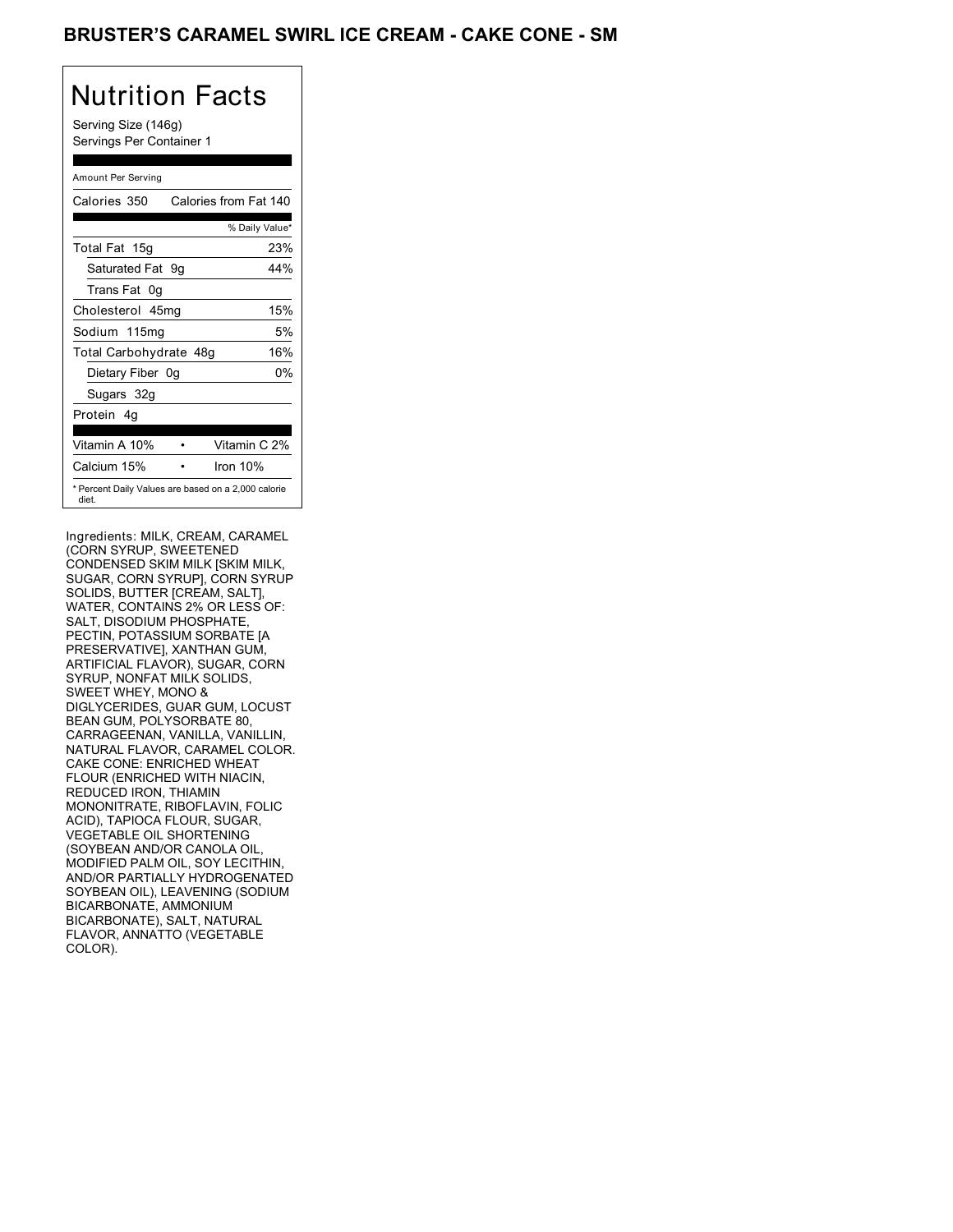## BRUSTER'S CARAMEL SWIRL ICE CREAM - CAKE CONE - REG

# Nutrition Facts

Serving Size (216g) Servings Per Container 1

| Amount Per Serving                                           |                       |
|--------------------------------------------------------------|-----------------------|
| Calories 510                                                 | Calories from Fat 210 |
|                                                              | % Daily Value*        |
| Total Fat 23g                                                | 35%                   |
| Saturated Fat 13g                                            | 66%                   |
| Trans Fat 0q                                                 |                       |
| Cholesterol 65mg                                             | 22%                   |
| Sodium 170mg                                                 | 7%                    |
| Total Carbohydrate 69g                                       | 23%                   |
| Dietary Fiber 0g                                             | 0%                    |
| Sugars 48g                                                   |                       |
| Protein<br>6q                                                |                       |
|                                                              |                       |
| Vitamin A 15%                                                | Vitamin C 4%          |
| Calcium 20%                                                  | Iron 15%              |
| * Percent Daily Values are based on a 2,000 calorie<br>diet. |                       |

Ingredients: MILK, CREAM, CARAMEL (CORN SYRUP, SWEETENED CONDENSED SKIM MILK [SKIM MILK, SUGAR, CORN SYRUP], CORN SYRUP SOLIDS, BUTTER [CREAM, SALT], WATER, CONTAINS 2% OR LESS OF: SALT, DISODIUM PHOSPHATE PECTIN, POTASSIUM SORBATE [A PRESERVATIVE], XANTHAN GUM, ARTIFICIAL FLAVOR), SUGAR, CORN SYRUP, NONFAT MILK SOLIDS, SWEET WHEY, MONO & DIGLYCERIDES, GUAR GUM, LOCUST BEAN GUM, POLYSORBATE 80, CARRAGEENAN, VANILLA, VANILLIN, NATURAL FLAVOR, CARAMEL COLOR. CAKE CONE: ENRICHED WHEAT FLOUR (ENRICHED WITH NIACIN, REDUCED IRON, THIAMIN MONONITRATE, RIBOFLAVIN, FOLIC ACID), TAPIOCA FLOUR, SUGAR, VEGETABLE OIL SHORTENING (SOYBEAN AND/OR CANOLA OIL, MODIFIED PALM OIL, SOY LECITHIN, AND/OR PARTIALLY HYDROGENATED SOYBEAN OIL), LEAVENING (SODIUM BICARBONATE, AMMONIUM BICARBONATE), SALT, NATURAL FLAVOR, ANNATTO (VEGETABLE COLOR).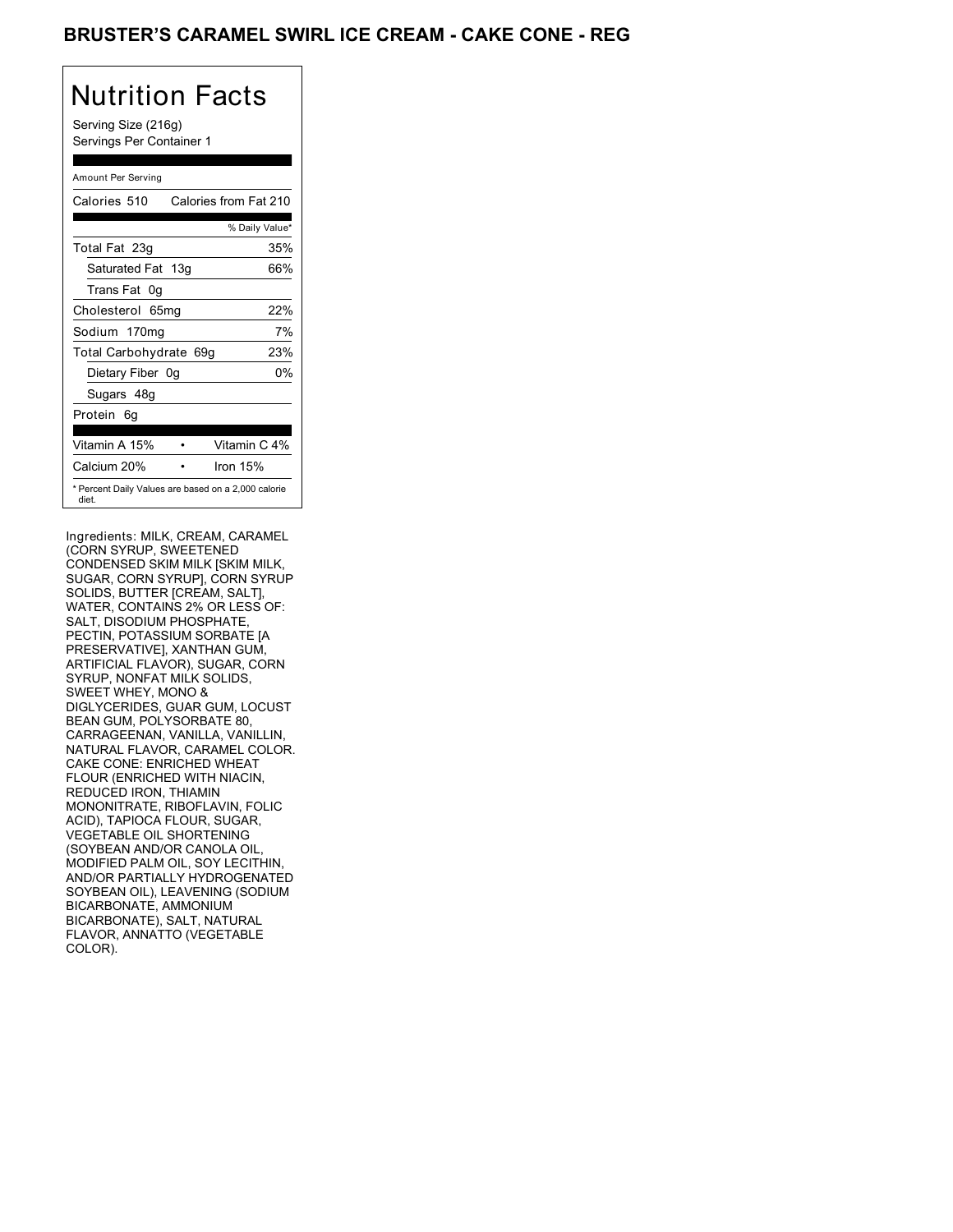## BRUSTER'S CARAMEL SWIRL ICE CREAM - CAKE CONE - LG

### Nutrition Facts Serving Size (286g) Servings Per Container 1 Amount Per Serving Calories 670 Calories from Fat 270

|                                                              | % Daily Value* |
|--------------------------------------------------------------|----------------|
| Total Fat 30g                                                | 47%            |
| Saturated Fat 18g                                            | 89%            |
| Trans Fat 0q                                                 |                |
| Cholesterol 90mg                                             | 29%            |
| Sodium 220mg                                                 | 9%             |
| Total Carbohydrate 90g                                       | 30%            |
| Dietary Fiber 0g                                             | 0%             |
| Sugars 63g                                                   |                |
| Protein 8q                                                   |                |
|                                                              |                |
| Vitamin A 20%                                                | Vitamin C 6%   |
| Calcium 25%                                                  | Iron 15%       |
| * Percent Daily Values are based on a 2,000 calorie<br>diet. |                |

Ingredients: MILK, CREAM, CARAMEL (CORN SYRUP, SWEETENED CONDENSED SKIM MILK [SKIM MILK, SUGAR, CORN SYRUP], CORN SYRUP SOLIDS, BUTTER [CREAM, SALT], WATER, CONTAINS 2% OR LESS OF: SALT, DISODIUM PHOSPHATE PECTIN, POTASSIUM SORBATE [A PRESERVATIVE], XANTHAN GUM, ARTIFICIAL FLAVOR), SUGAR, CORN SYRUP, NONFAT MILK SOLIDS, SWEET WHEY, MONO & DIGLYCERIDES, GUAR GUM, LOCUST BEAN GUM, POLYSORBATE 80, CARRAGEENAN, VANILLA, VANILLIN, NATURAL FLAVOR, CARAMEL COLOR. CAKE CONE: ENRICHED WHEAT FLOUR (ENRICHED WITH NIACIN, REDUCED IRON, THIAMIN MONONITRATE, RIBOFLAVIN, FOLIC ACID), TAPIOCA FLOUR, SUGAR, VEGETABLE OIL SHORTENING (SOYBEAN AND/OR CANOLA OIL, MODIFIED PALM OIL, SOY LECITHIN, AND/OR PARTIALLY HYDROGENATED SOYBEAN OIL), LEAVENING (SODIUM BICARBONATE, AMMONIUM BICARBONATE), SALT, NATURAL FLAVOR, ANNATTO (VEGETABLE COLOR).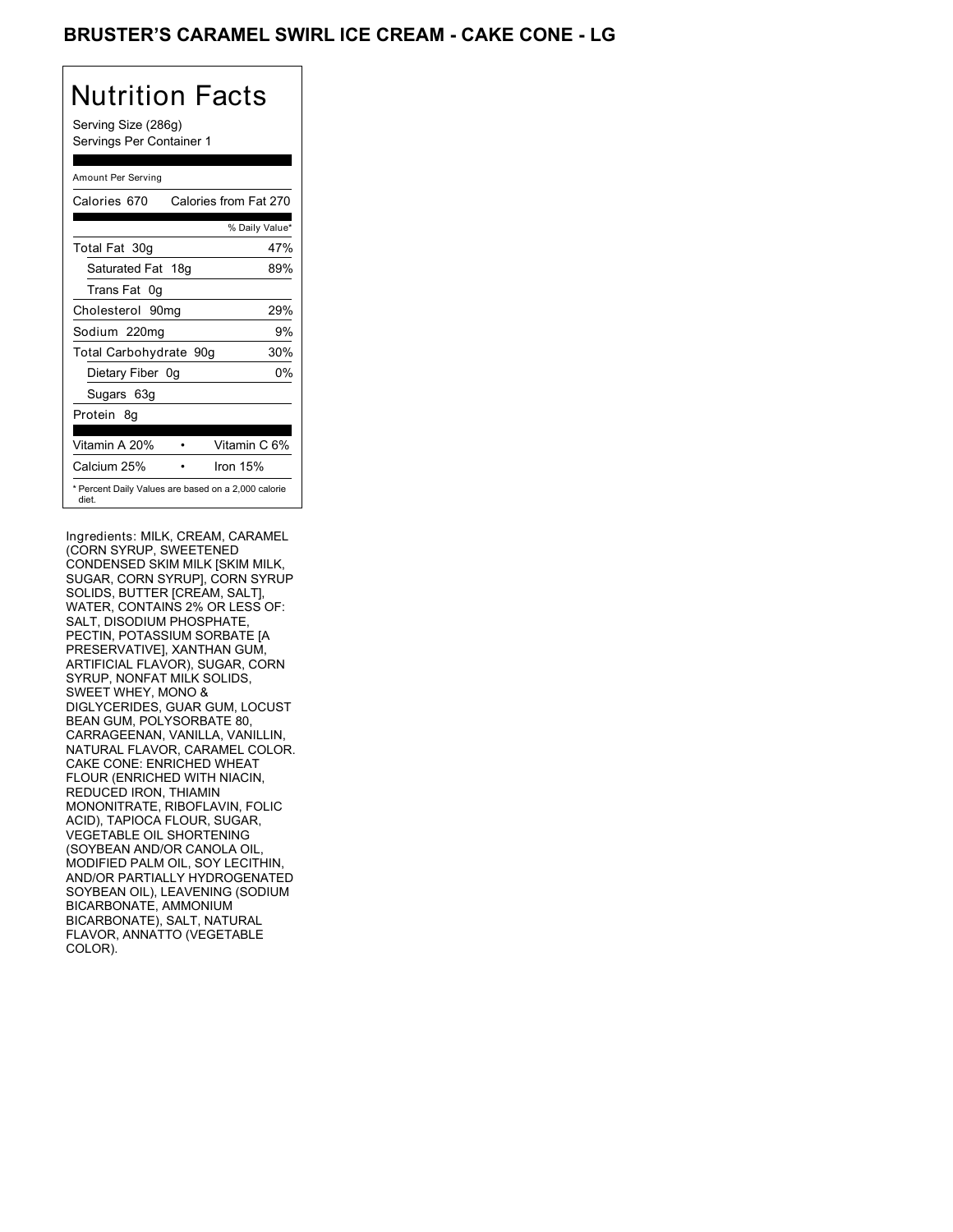### BRUSTER'S CARAMEL SWIRL ICE CREAM - WAFFLE CONE - SM

## Nutrition Facts

Serving Size (170g) Servings Per Container 1

### Amount Per Serving Calories 450 Calories from Fat 160 % Daily Value\* Total Fat 18g 28% Saturated Fat 10g 48% Trans Fat 0g Cholesterol 50mg 17% Sodium 105mg 4% Total Carbohydrate 65g 22% Dietary Fiber 0g 0% Sugars 42g Protein 6g Vitamin A 10% • Vitamin C 2% Calcium 15% • Iron 10% \* Percent Daily Values are based on a 2,000 calorie diet.

Ingredients: MILK, CREAM, CARAMEL (CORN SYRUP, SWEETENED CONDENSED SKIM MILK [SKIM MILK, SUGAR, CORN SYRUP], CORN SYRUP SOLIDS, BUTTER [CREAM, SALT], WATER, CONTAINS 2% OR LESS OF: SALT, DISODIUM PHOSPHATE PECTIN, POTASSIUM SORBATE [A PRESERVATIVE], XANTHAN GUM, ARTIFICIAL FLAVOR), SUGAR, CORN SYRUP, NONFAT MILK SOLIDS, SWEET WHEY, MONO & DIGLYCERIDES, GUAR GUM, LOCUST BEAN GUM, POLYSORBATE 80, CARRAGEENAN, VANILLA, VANILLIN, NATURAL FLAVOR, CARAMEL COLOR. WAFFLE CONE: ENRICHED BLEACHED WHEAT FLOUR (ENRICHED WITH NIACIN, REDUCED IRON, THIAMIN MONONITRATE, RIBOFLAVIN, FOLIC ACID), SUGAR, VEGETABLE SHORTENING (PARTIALLY HYDROGENATED SOYBEAN AND COTTONSEED OILS), WHOLE EGG, ARTIFICIAL FLAVOR (INCLUDING MALTODEXTRIN, MODIFIED CORNSTARCH, BUTTER, BUTTERMILK), DEXTROSE, SOY LECITHIN, ARTIFICIAL VANILLA FLAVOR.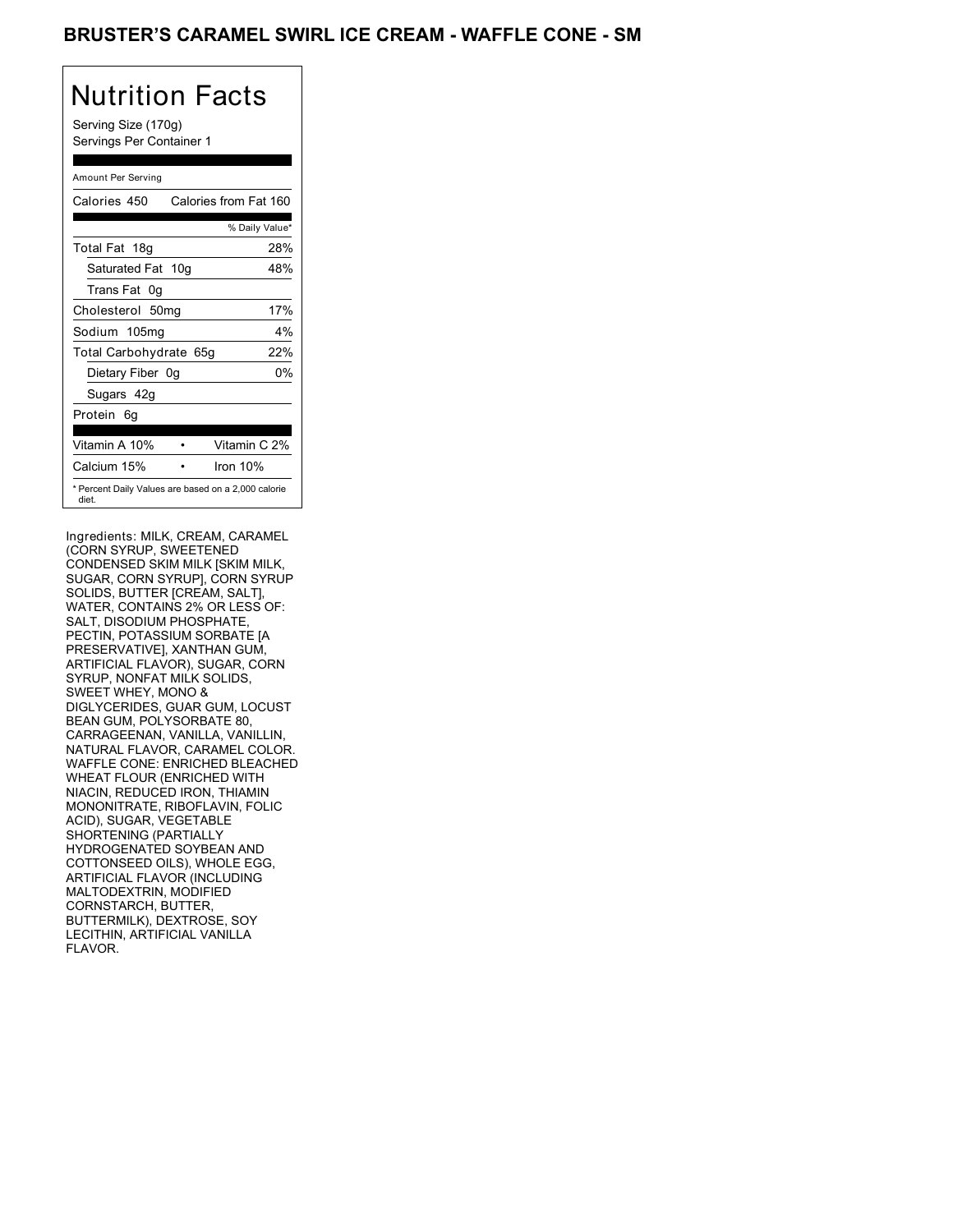### BRUSTER'S CARAMEL SWIRL ICE CREAM - WAFFLE CONE - REG

# Nutrition Facts

Serving Size (240g) Servings Per Container 1

### Amount Per Serving

| Calories 610           | Calories from Fat 230                               |
|------------------------|-----------------------------------------------------|
|                        | % Daily Value*                                      |
| Total Fat 26g          | 40%                                                 |
| Saturated Fat 14g      | 70%                                                 |
| Trans Fat 0q           |                                                     |
| Cholesterol 75mg       | 25%                                                 |
| Sodium 160mg           | 7%                                                  |
| Total Carbohydrate 87g | 29%                                                 |
| Dietary Fiber 0g       | 0%                                                  |
| Sugars 58g             |                                                     |
| Protein 8q             |                                                     |
|                        |                                                     |
| Vitamin A 15%          | Vitamin C 4%                                        |
| Calcium 20%            | Iron 15%                                            |
| diet.                  | * Percent Daily Values are based on a 2,000 calorie |

Ingredients: MILK, CREAM, CARAMEL (CORN SYRUP, SWEETENED CONDENSED SKIM MILK [SKIM MILK, SUGAR, CORN SYRUP], CORN SYRUP SOLIDS, BUTTER [CREAM, SALT], WATER, CONTAINS 2% OR LESS OF: SALT, DISODIUM PHOSPHATE, PECTIN, POTASSIUM SORBATE [A PRESERVATIVE], XANTHAN GUM, ARTIFICIAL FLAVOR), SUGAR, CORN SYRUP, NONFAT MILK SOLIDS, SWEET WHEY, MONO & DIGLYCERIDES, GUAR GUM, LOCUST BEAN GUM, POLYSORBATE 80, CARRAGEENAN, VANILLA, VANILLIN, NATURAL FLAVOR, CARAMEL COLOR. WAFFLE CONE: ENRICHED BLEACHED WHEAT FLOUR (ENRICHED WITH NIACIN, REDUCED IRON, THIAMIN MONONITRATE, RIBOFLAVIN, FOLIC ACID), SUGAR, VEGETABLE SHORTENING (PARTIALLY HYDROGENATED SOYBEAN AND COTTONSEED OILS), WHOLE EGG, ARTIFICIAL FLAVOR (INCLUDING MALTODEXTRIN, MODIFIED CORNSTARCH, BUTTER, BUTTERMILK), DEXTROSE, SOY LECITHIN, ARTIFICIAL VANILLA FLAVOR.